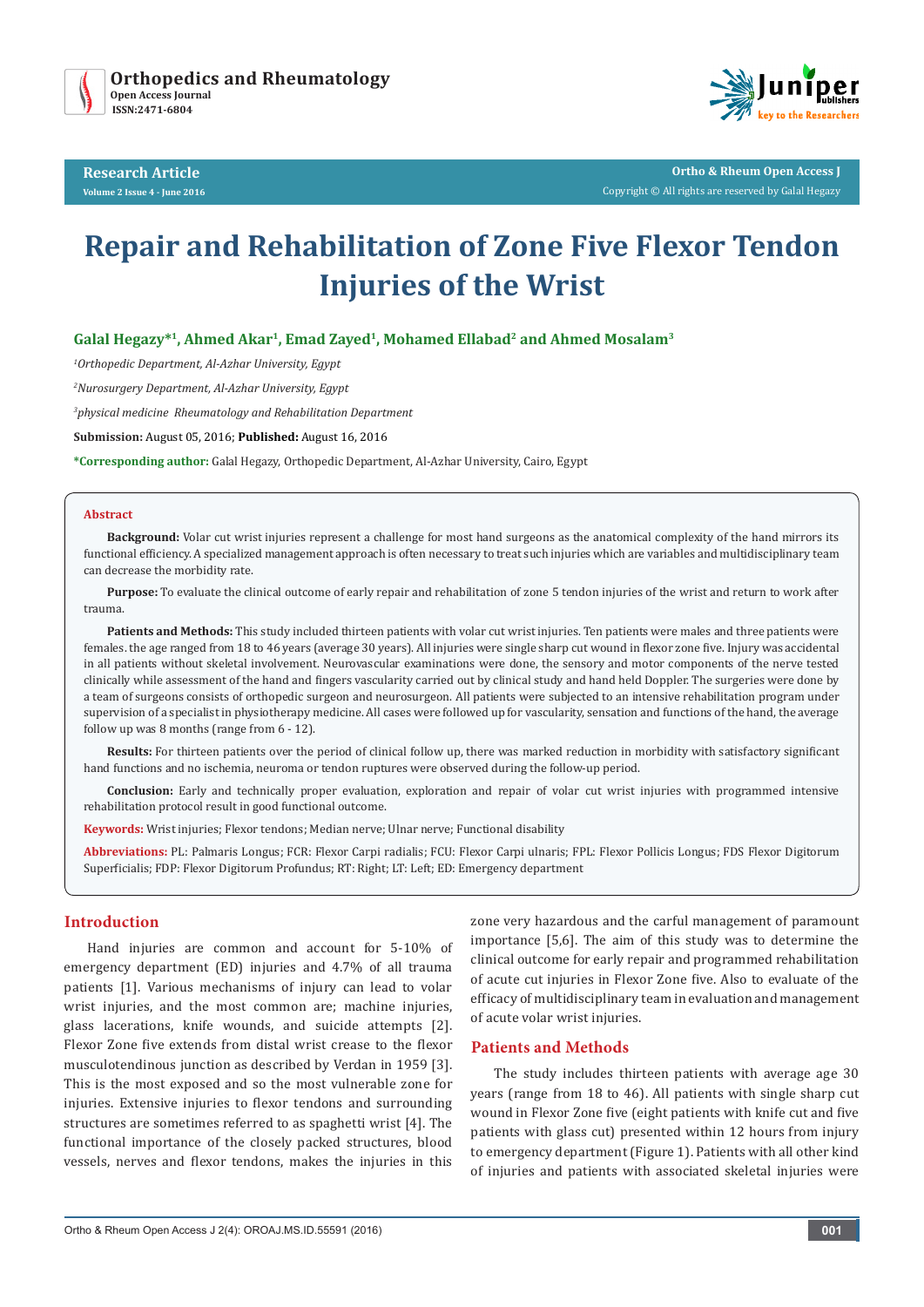excluded from the study. Informed written consent was taken from all patients.



After resuscitation, pain management and tetanus prophylaxis, complete examination of the limb was done including proximal and distal neurovascular evaluation and musculoskeletal examination as thoroughly as could be done without causing pain and discomfort to patient. Rest of examination was with held till the patient was anaesthetized (Figure 2).



Investigations included baseline blood tests mainly complete blood count and radiological studies. The four most commonly involved structures included flexor carpi ulnaris, ulnar artery, ulnar nerve and flexor digitorum superficialis. Ulnar aspect of the wrist had more propensity for involvement followed by central cuts of wrist. Ulnar artery alone was involved in six cases, radial artery alone in three cases while both ulnar and radial arteries were involved in two cases and no vascular injury in two cases. Ulnar nerve alone was involved in three cases, median nerve alone in five cases while both median and ulnar nerves were involved in five cases. Superficial and deep flexor tendons of fingers were involved in all cases with a total of 65 tendons injured. Flexor carpi ulnaris was involved in eight cases and Flexor pollicis longus was involved in four cases. Flexor carpi radialis was involved in nine cases while palmaris longus was involved in ten cases (Table 1). The surgeries were done by a team of surgeons consists of orthopedic surgeon and neurosurgeon. All patients were operated under general anesthesia, tourniquet control and loupe magnification. In all cases, tendons were repaired first followed by nerves and finally vessels except in two cases where both ulnar and radial arteries were severed, hand needed revascularization and time since injury was approaching 6 hours, in which case ulnar artery was repaired first followed by the above sequence. All flexor tendons were repaired by modified Kessler repair with 4 core sutures with prolene 4/0 with knots in the centre followed by paratenon running suture circumferentially with prolene 6/0. Median and ulnar nerves were repaired with prolene 7/0. Ulnar and radial arteries were repaired with prolene 8/0. Postoperatively, hand was kept in a splint and elevated (Figure 3).



**Figure 3:** Photographs shows the operative steps:

a) Central cut wound of the volar aspect of right wrist at tendon zone 5,

b) Exploration of the wound and complete the examination under general anesthesia was done,

c) Identification of distal and proximal tendon ends,

d) Repair of tendons by modified Kessler repair with 4 core sutures with prolene 4/0,

e-f) Median nerve repair with prolene 7/0. g) Complete repair of tendons and nerves.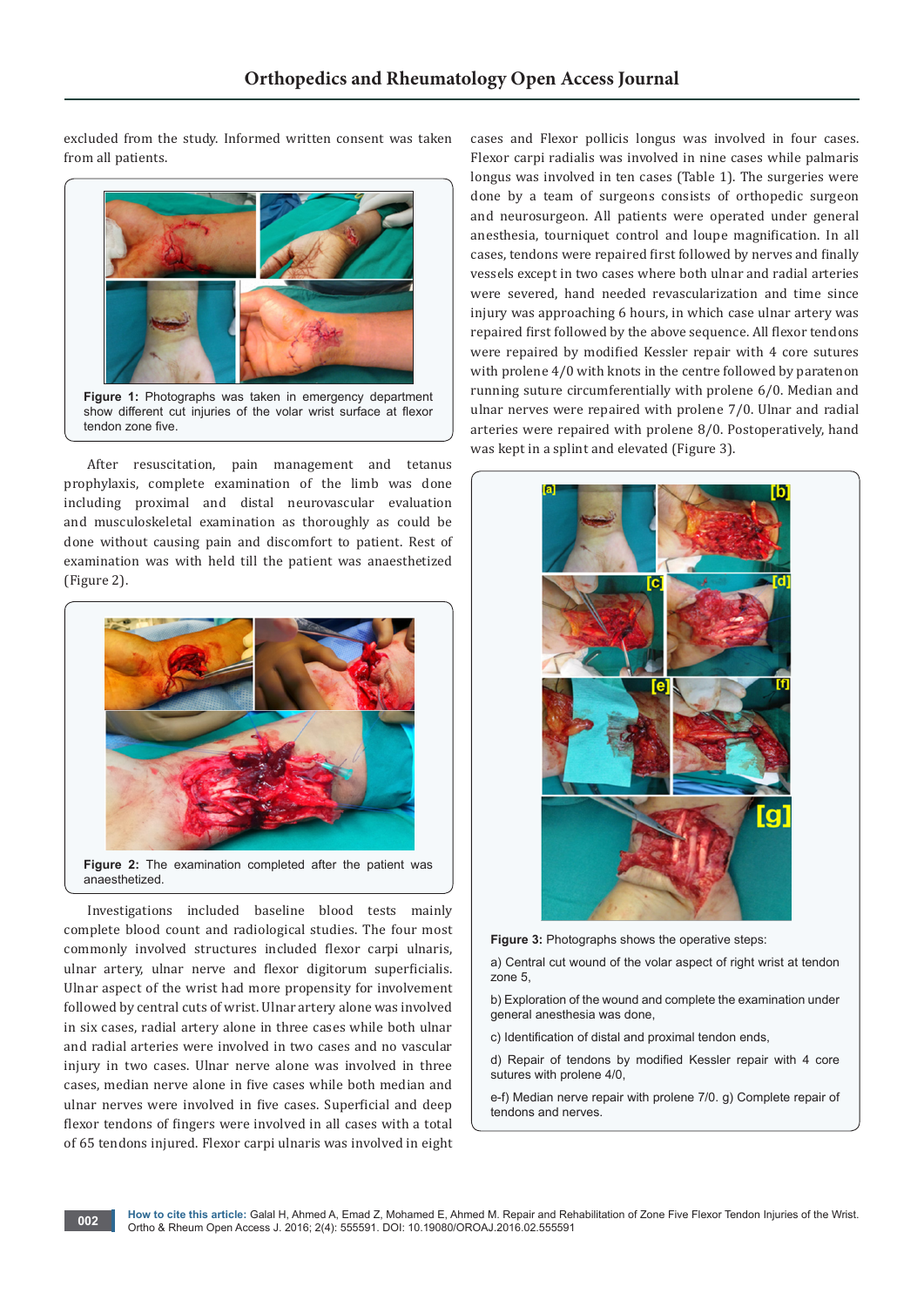# **Orthopedics and Rheumatology Open Access Journal**

| <b>Table1:</b> Patients data. |
|-------------------------------|
|-------------------------------|

|                   | Age | Gender | <b>Mode of injury</b> | <b>Affected side</b>  | <b>Injured structures</b>                                                                          |                |                |  |
|-------------------|-----|--------|-----------------------|-----------------------|----------------------------------------------------------------------------------------------------|----------------|----------------|--|
| <b>Patient No</b> |     |        |                       |                       | <b>Tendons</b>                                                                                     | <b>Nerves</b>  | <b>Vessels</b> |  |
| $\mathbf{1}$      | 25  | Male   | Knife<br>Complete Cut | <b>RT</b><br>Dominant | PL - FCR - FCU - FDS (index, middle,<br>ring, little) - FDP (index, middle, ring,<br>little) - FPL | Median + Ulnar | Ulnar + Radial |  |
| $\overline{2}$    | 36  | Male   | Glass<br>radial cut   | <b>RT</b><br>Dominant | PL - FCR- FDS (index, middle, ring)                                                                | Median         | Radial         |  |
| 3                 | 23  | Female | Knife<br>ulnar cut    | RT-<br>Dominant       | PL - FCR- FCU- FDS (index, middle,<br>ring)                                                        | Ulnar          | Ulnar          |  |
| $\overline{4}$    | 28  | Male   | Glass<br>radial cut   | LT<br>Non dominant    | PL - FCR - FDS (index, middle, ring,<br>little)                                                    | Median         | Radial         |  |
| 5                 | 27  | Male   | Knife<br>ulnar cut    | <b>RT</b><br>Dominant | PL - FDS (index, middle, ring, little) -<br>FDP (index, middle, ring, little) - FCU                | Median + Ulnar | Ulnar          |  |
| 6                 | 21  | Male   | Knife central<br>cut  | LT<br>Non dominant    | PL-FCR-FDS (index, middle, ring)                                                                   | Median         |                |  |
| 7                 | 18  | Female | Knife complete<br>cut | LT<br>Non dominant    | FCR- FCU- FDS (index, middle, ring,<br>little)- FDP(index, middle, ring, little)<br>- FPL          | Median + Ulnar | Ulnar + Radial |  |
| 8                 | 20  | Female | Glass central<br>cut  | LT<br>Non dominant    | PL- FCR- FCU- FDS (index, middle,<br>ring, little)                                                 | Median + Ulnar | Ulnar          |  |
| 9                 | 46  | Male   | Knife central<br>cut  | LT<br>Non dominant    | PL- FCR- FCU- FDS (index, middle,<br>ring, little)                                                 | Median + Ulnar | Ulnar          |  |
| 10                | 31  | Male   | Glass<br>ulnar cut    | <b>RT</b><br>Dominant | FDS (index, middle, ring, little) - FDP<br>(index, middle, ring, little) - FCU                     | Ulnar          | Ulnar          |  |
| 11                | 39  | Male   | Glass<br>radial cut   | <b>RT</b><br>Dominant | PL-FCR-FDS (index, middle, ring) -<br><b>FPL</b>                                                   | Median         | Radial         |  |
| 12                | 40  | Male   | Knife<br>ulnar cut    | RT<br>Dominant        | PL - FCU - FDS (middle, ring, little)-<br>FDP (ring, little)                                       | Ulnar          | Ulnar          |  |
| 13                | 38  | Male   | Knife central<br>cut  | <b>RT</b><br>Dominant | FCR - FPL - FDS (index, middle, ring,<br>little)                                                   | Median         |                |  |

PL: Palmaris Longus; FCR: Flexor Carpi radialis; FCU: Flexor Carpi ulnaris; FPL: Flexor Pollicis Longus; FDS Flexor Digitorum Superficialis; FDP: Flexor Digitorum Profundus; RT: Right; LT: Left



**Figure 4:** Six months Postoperative range of finger movements in right hand of 28 year old male.



**Figure 5:** Twelve months Postoperative range of finger movements in right hand of 32 year old male.

Postoperative physiotherapy rehabilitation program was started after 24 hours under supervision of specialist in physical medicine rheumatology and rehabilitation removing the splint during physiotherapy, initially with active extension and controlled passive flexion and passive range of motion exercises. After two weeks activity was progressed to placing objects but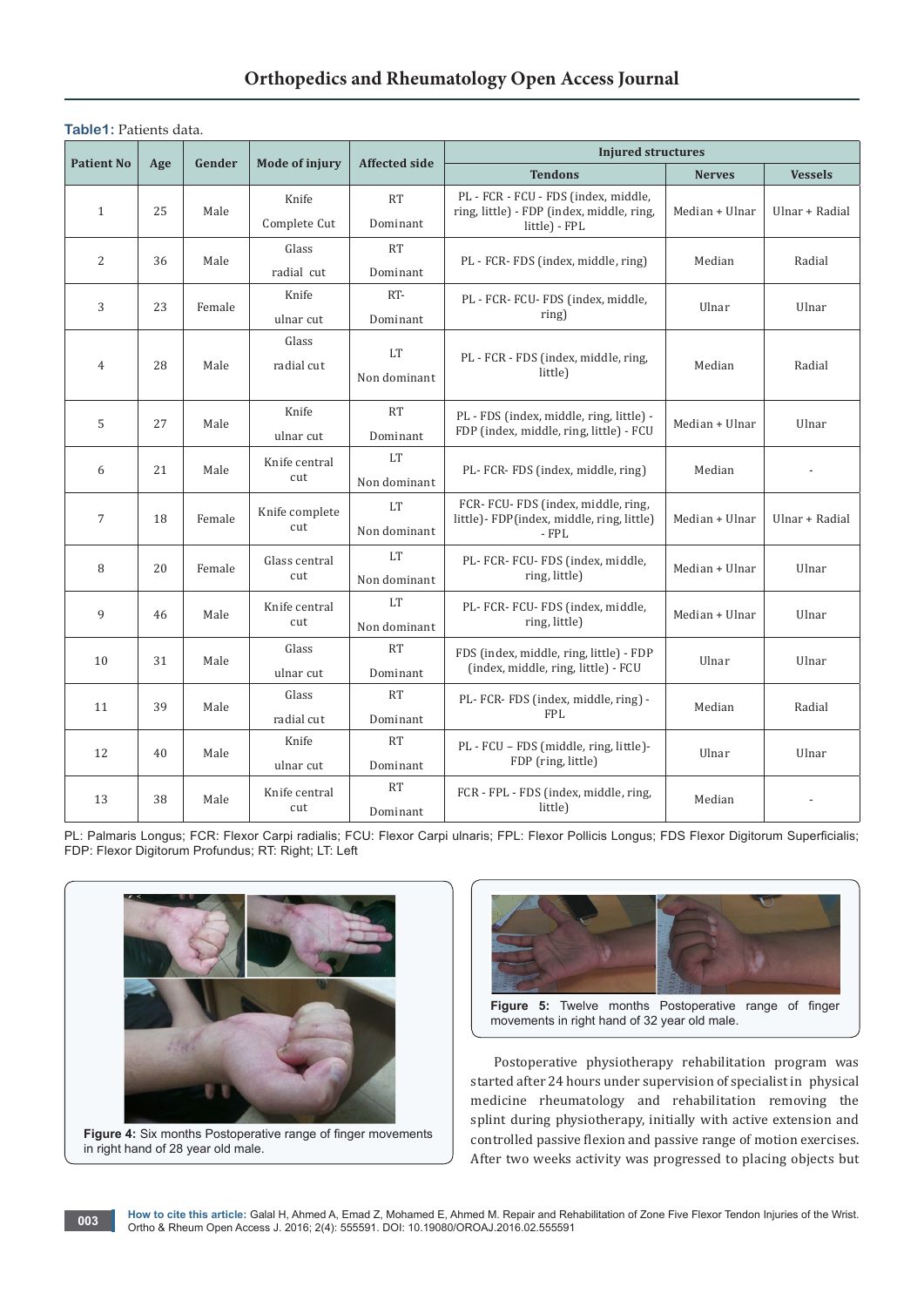not holding and after 4 weeks holding objects but not exerting force. After 6 weeks holding and lifting light weights was allowed with progressively increasing resistance to flexion. After 6 weeks splint was worn only at night for another 2 weeks (Figures 4 & 5). Progressively increased activity was allowed from 8 weeks onwards. Patients were followed-up with evaluation of:

- a. Patency of arterial repair
- b. Nerve repair results (sensory and motor)
- c. Active range of motion for fingers and wrist joint,

d. Grip strength was evaluated. Functional recovery was also evaluated by the duration of return to work.

# **Results**

Thirteen cases with sharp cut wounds in Zone five of Flexor Tendons fulfilled the inclusion criteria during the study period. The average follow up period was eight months (range from 6 - 12).

# **A: Patency of arterial repair**

The patients followed for patency of arterial repair by hand held Doppler. None of the patients required re-exploration for ischemia of distal limb. Doppler showed nine out of the eleven vascular anastomoses remained patent over follow-up

**Table 2:** Sensory and motor results of nerve repair.

period. One showed loss of anastomotic patency on the first postoperative day while another on second post-operative day, both in cases of isolated radial artery injury. Vascularity of hand was not found to be compromised in either case so reexploration was not carried out.

#### **B: Nerve repair results (sensory and motor)**

Nerve repair results were evaluated serially by advancing Tinnel's sign, electrophysiological studies (nerve conduction study and electromyography) and sensory perception scored from (S0 to S4) compared to normal opposite upper limb. Seven cases out of eight repaired ulnar nerves showed sensory perception score (S4) level sensory return and one case had (S3). On the other hand, seven cases out of ten median nerves repaired showed sensory perception score (S4) level of sensory return, two cases showed (S3) level of sensory return and one case had (S2) level of sensory return. Power of intrinsic muscles of the hand was evaluated from (Grade 0 to Grade 5). Three Opponens pollicis had (Grade 5), six cases showed (Grade 4) while one case showed (Grade 3), out of 10 cases of median nerve repair. The other intrinsic muscles of the hand showed (Grade 5) in five cases, (Grade 4) in two cases and (Grade 3) in one case of ulnar nerve repair. Nerve conduction studies showed regenerative changes in all repaired nerves but the results of these studies did not always correlate exactly with clinical findings (Table 2).

| <b>Nerve</b> | N <sub>o</sub> |                | <b>Sensory Perception (S Score from</b><br>$0$ to 4) | Motor Power (Grade from 0 to 5) |         |                |
|--------------|----------------|----------------|------------------------------------------------------|---------------------------------|---------|----------------|
| Median       | 10 cases       | 7 cases        | S4                                                   | Opponens pollicis               | 3 cases | G5             |
|              |                | G <sub>5</sub> | S <sub>3</sub>                                       |                                 | 6 cases | G4             |
|              |                | 2 cases        | S <sub>2</sub>                                       |                                 | 1 case  | G <sub>3</sub> |
| Ulnar        | 8 cases        | 7 cases        | S <sub>4</sub>                                       | Intrinsic muscles               | 5 cases | G5             |
|              |                |                |                                                      |                                 | 2 cases | G4             |
|              |                |                |                                                      |                                 | 1 cases | G <sub>3</sub> |

#### **C: Active range of motion for fingers and wrist joint**

The average wrist flexion was 77 degrees (range from 60 - 85) and average wrist extension was 75 degrees (range from 65 - 85). Active range of motion for fingers was evaluated by Strickland's Adjusted Formula [(DIP + PIP) flexion - extension deficit x  $100/175$  degrees = % normall with excellent from (75) - 100%), good from (50 - 74%), fair from (25 - 49%) and poor less than (25%). There were eight cases had excellent results, three cases had good results and two cases had fair results. Poor excursion was not found in any of the repaired flexor pollicis longus.

# **D: Grip strength**

The power of grip strength was evaluated by using of Jamar dynamometer compared to normal side. The average grip strength was 75% of normal side (range from 60% to 90%). All patients returned to their previous work and recreational activities without disability. The patients returned to work in average 12 weeks (range from 10 - 16). One patient had superficial infection treated with oral antibiotics and daily dressing. Mild occasional wrist pain was recorded in two patients. The pain did not affect work status or daily activities and no need for medical treatment. Neuroma, tendon rupture or tendon adhesions did not recorded in any one of our patients but one patient had painful hypertrophic volar wrist scar treated with local corticosteroids injection and Silicone sheets for 12 weeks, the hypertrophic scar gradually regress.

# **Discussion**

Injuries to the volar wrist surface have the potential to be severely debilitating, mainly due to the superficial location and high density of tendons, nerves and arteries in that area [1]. Extensive injuries to flexor tendons and surrounding structures are sometimes referred to as spaghetti wrist [4- 6]. The tendons have pretty less inherent tendency of healing. The functional integrity of hand requires intact neurovascular units and a stable platform in the form of a normal wrist joint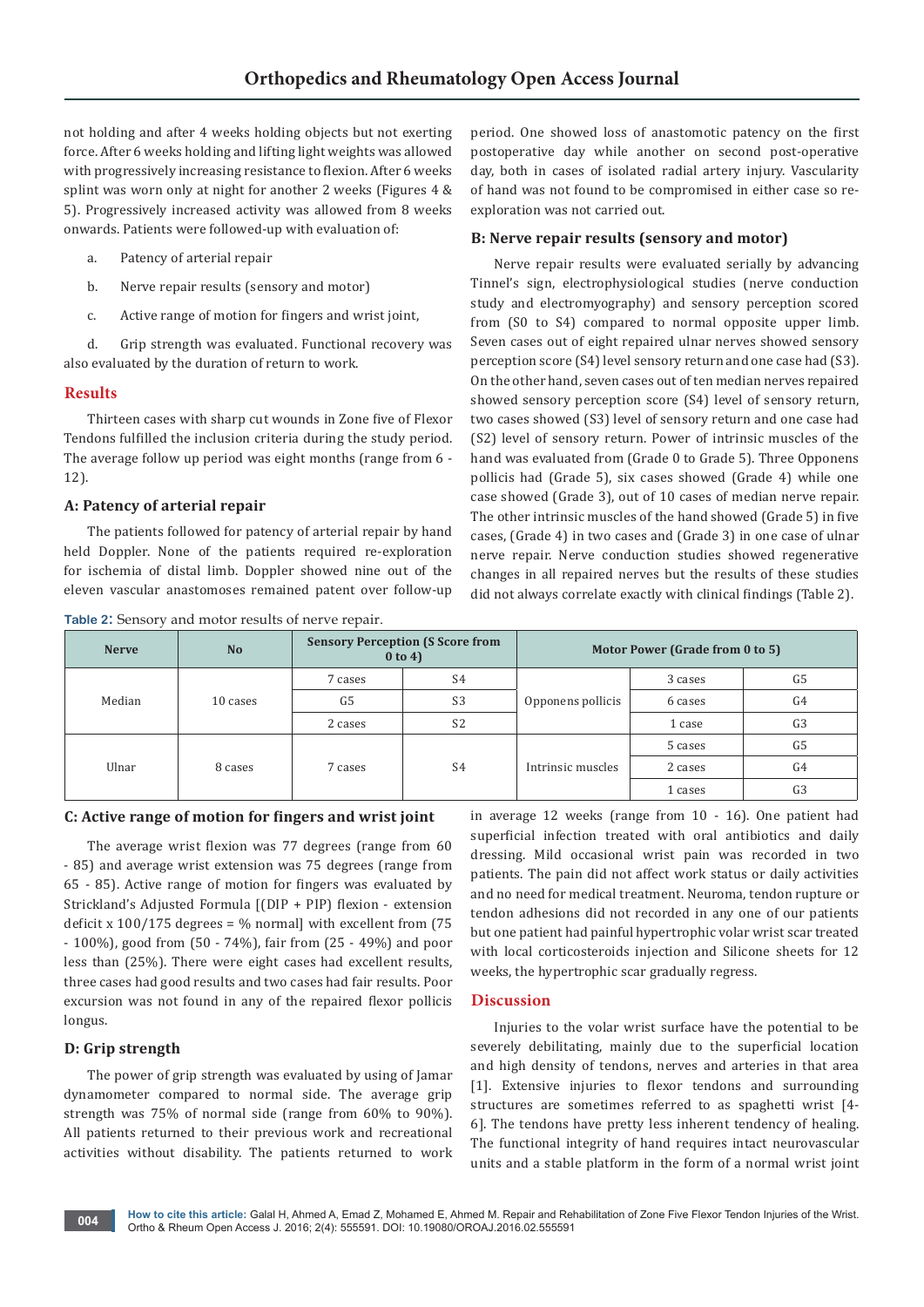[7]. Per-operatively, close proximity of structures poses a great challenge in identification of structures. Repair of structures is highly demanding especially in combined neural and tendon injuries [8]. Postoperatively, inter-structural adhesions are a major problem. Prolonged rest postoperatively increases the propensity for adhesions while early mobility impairs healing of nerves [8]. It was found that Zone five Flexor tendon injury is much more common in younger and manually working people. Tuncali et al. [2] studied a total of 228 patients with various types of upper extremity structures injuries. They concluded that tendon and nerve repair are far superior in the younger age group people [2].

This further supports the findings of Yrjana et al. [9] who studied the tendon repair in pediatric age group in 28 patients with 45 injured structures in upper extremity. Accidental injuries are far more common than suicidal and homicidal cases. So most of these patients are co-operative and motivated and have a high intent of recovery and return to work [10,11]. This further stresses on the need for early repair in these patients. This study shows that primary repair of flexor tendons has superior results as far as postoperative functional recovery is concerned compared to results of studies with delayed repairs. Chan et al. [10] came to same conclusion in their study of 31 zone 2 flexor tendon injuries. Strickland also agreed on an early primary repair of flexor tendons [11]. Primary repair of nerves also has a superior outcome [12]. In the present study the results of primary repair of ulnar and median nerves are comparable. This is shown by the improvement in sensation, which is comparable in patients post-ulnar and median nerve repairs.

Motor return in both groups of nerve repairs, shown by recovery of Opponens pollicis and adductors, is also comparable. This is in accordance with the Karaberg et al. [13] comparison of Ulnar and Median nerve repairs, in which they studied 55 patients post-ulnar and/or median nerve repair. This study also concludes that electrophysiological studies do not always co relate accurately with clinical assessment and so they should only be considered in conjunction with clinical evaluation rather than alone as a diagnostic tool as shown by Dutelli et al. [14] in their study as well. This study also implies that the increasing number of core sutures is directly proportional to the strength of repair and it does not hamper the healing or gliding of tendons. It did not have an impact on the adhesion formation as well which is in accord with a number of other studies.

An additional advantage of multiple core sutures, four in case of this study is that early mobilization and physiotherapy can be carried out which has beneficial effects in both promotion of healing and prevention of adhesion formation, as stated by Morya et al. [15] in their study of various suture techniques for flexor tendon repair. There has always been a debate on early versus late mobilization post-tendon repair. Some believe in commencement of early physiotherapy while others believe in prolonged rest post-tendon repair. In this study it was seen

that with proper technique of repair, early mobilization and therapy is safe and indeed beneficial. It has been proposed as the stress theory that controlled early stress promotes the healing process of tendons. Prolonged rest post-tendon repair may be responsible for adhesion formation which is an important limiting factor in the final recovery and return of function after tendon repair. This was also shown in an elaborate study by Hung et al. [16]. Some of these studies were characterized by the variation of settings in which the injuries occurred including domestic neat blade cuts to industrial machine injuries with grossly contaminated wounds. Also some patients were more motivated in rehabilitation therapy than others. It is beyond the scope of this study to achieve all these standardizations.

# **Conclusion**

Care of patients with acute hand injury begins with a focused history and physical examination. In most clinical scenarios, a diagnosis is achieved clinically. While most patients require straight forward treatment, the emergency clinician must rapidly identify limb-threatening injuries and obtain critical clinical information. From all results reported in the present study, it can be said that, multidisciplinary team can evaluate and manage acute volar wrist injuries saving time and decreasing post-operative functional disability with short time to return to patient's daily activity due to accurate repair of injured structures, early movement and appropriate rehabilitation program which need patient co-operation.

# **Institutional Review Board Statement**

The study was reviewed and approved by the Faculty of Medicine – Al-Azhar University Institutional Review Board.

#### **Statement of Informed Consent**

 All study participants provided informed written consent prior to study enrollment.

# **Statement of Human Rights**

All procedures followed were in accordance with the ethical standards of the responsible committee on human experimentation (institutional and national) and with the Helsinki Declaration of 1975, as revised in 2008. Informed consent was obtained from all patients for being included in the study.

#### **References**

- 1. [Pucket GL, Meyer VH \(1985\) Results of treatment of extensive volar](http://www.ncbi.nlm.nih.gov/pubmed/3983278)  [wrist lacerations: the Spaghetti wrist. Plast Reconstr Surg 75\(5\): 714-](http://www.ncbi.nlm.nih.gov/pubmed/3983278) [721.](http://www.ncbi.nlm.nih.gov/pubmed/3983278)
- 2. [Tuncali D, Yavuz N, Terzioglu A, Aslan G \(2005\) The rate of upper](http://www.ncbi.nlm.nih.gov/pubmed/16034243)  [extremity deep-structure injuries through small penetrating](http://www.ncbi.nlm.nih.gov/pubmed/16034243)  [lacerations. Ann Plast Surg 55\(2\):146-148.](http://www.ncbi.nlm.nih.gov/pubmed/16034243)
- 3. [Verdan CE \(1960\) Primary repair of flexor tendons. J Bone Joint Surg](http://jbjs.org/content/42/4/647)  [42\(2\): 647-657.](http://jbjs.org/content/42/4/647)
- 4. [Yüksel F, Pecker F, Acikel C, Cellkoz B \(2002\) Second hand management](http://www.ncbi.nlm.nih.gov/pubmed/12439018)  [of Spaghetti wrist: do not hesitate to explore. Ann Plast Surg 49\(5\):](http://www.ncbi.nlm.nih.gov/pubmed/12439018)  [500-504.](http://www.ncbi.nlm.nih.gov/pubmed/12439018)